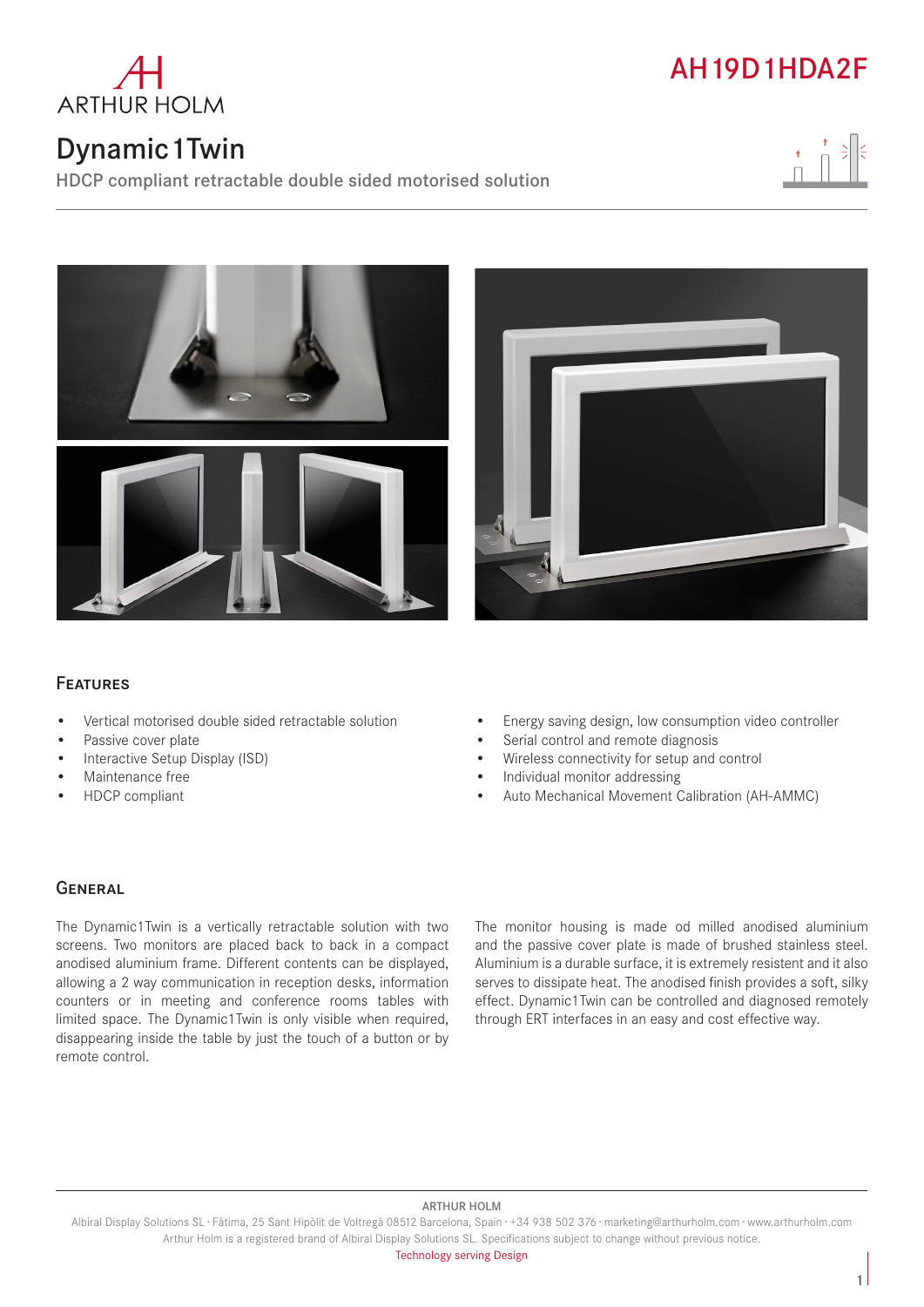### Technical Specifications

#### Display x 2

| Size                               | FULL HD 18.5" TFT Active Matrix,<br>widescreen                                                                                            |
|------------------------------------|-------------------------------------------------------------------------------------------------------------------------------------------|
| Resolution                         | 1920 (h) x 1080 (v)                                                                                                                       |
| <b>Brightness</b>                  | 400 cd/m2                                                                                                                                 |
| Contrast ratio                     | 1500:1                                                                                                                                    |
| Pixel                              | $0.213$ (h) x 0.213 (v) mm                                                                                                                |
| Viewing angle                      | 85 <sup>°</sup> /85 <sup>°</sup> (u/d) / 85 <sup>°</sup> /85 <sup>°</sup> (l/r)                                                           |
| Viewing area                       | 408.96 (h) x 230.04 (v) mm                                                                                                                |
| LED backlight lifespan             | 50,000 hrs                                                                                                                                |
| Response time                      | Tr $+Tf$ 35 ms                                                                                                                            |
| Temperature<br>(operating/storage) | Operating $0^{\circ}$ C ~+40°C<br>Storage -20 $^{\circ}$ C ~+60 $^{\circ}$ C                                                              |
| <b>Materials</b>                   |                                                                                                                                           |
| Monitor housing                    | Anodised Aluminium                                                                                                                        |
| Cover plate                        | Stainless Steel                                                                                                                           |
| Connectivity x 2                   |                                                                                                                                           |
| Input signal                       | DVI-I (1 input per monitor) -<br>HDCP Compliant - Digital /<br>Analog<br>DVI-D (1 input per monitor) -<br><b>HDCP Compliant - Digital</b> |
| RJ45 CAT6 (with loop)              | Addressable RS422 monitor<br>control by AHnet protocol                                                                                    |
| GPI (SubD9)                        | Up/Down control                                                                                                                           |
| <b>USB</b>                         | For service                                                                                                                               |

| Control                                      |                                                             |  |
|----------------------------------------------|-------------------------------------------------------------|--|
| RJ45, RS-422 (I/O), AHNet protocol           |                                                             |  |
| Addressing                                   |                                                             |  |
| Termination switch                           |                                                             |  |
| GPI                                          |                                                             |  |
| IR Remote control (monitor adjustments): 1/5 |                                                             |  |
| <b>Movement's Control</b>                    |                                                             |  |
| User interface on<br>monitor                 | (Up/Down)                                                   |  |
| Remote                                       | RS-422 I/O, GPI                                             |  |
| Electrical                                   |                                                             |  |
| External power supply                        | 100-240 Vac, 47/63Hz, 12Vdc                                 |  |
| Power consumption                            | 80W                                                         |  |
| Mechanical                                   |                                                             |  |
| Monitor Dimensions:                          |                                                             |  |
| Upper cover plate                            | 575 x 95 x 3 mm<br>$[22.63" \times 3.74" \times 0.1"]$      |  |
| Housing below the table                      | 556 x 590 x 83.5 mm<br>$[21.88" \times 23.22" \times 3.3"]$ |  |
| Weight                                       | 21.8 Kg / 48.06 Lbs                                         |  |
| <b>Shipping Dimensions:</b>                  |                                                             |  |
| Weight                                       | 22.8 Kg / 50.26 Lbs                                         |  |
| Shipping Box                                 | 712 x 177 x 727 mm                                          |  |
|                                              | $[28.03" \times 6.96" \times 28.62"]$                       |  |

**CERTIFICATIONS** 

- CE
- FCC
- IECEE

#### **WARRANTY**

- 5 years limited warranty
- 2 years general warranty

#### ARTHUR HOLM

Albiral Display Solutions SL · Fàtima, 25 Sant Hipòlit de Voltregà 08512 Barcelona, Spain · +34 938 502 376 · marketing@arthurholm.com · www.arthurholm.com Arthur Holm is a registered brand of Albiral Display Solutions SL. Specifications subject to change without previous notice.

# AH19D1HDA2F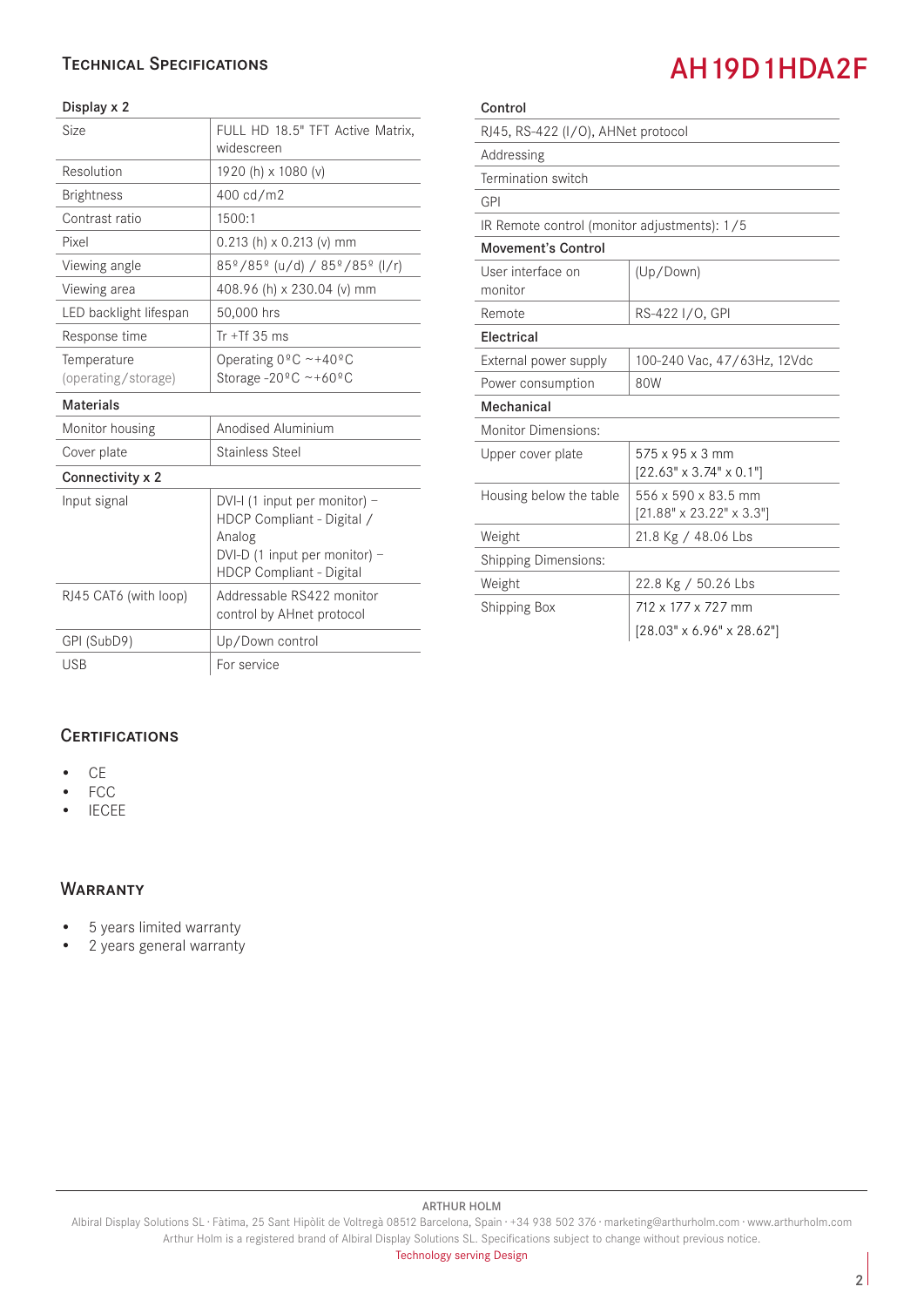### Connectivity Panel

# AH19D1HDA2F



#### Connectivity panel

- 1- Power input
- 2- GPI control
- 3- DVI-D video input digital (Screen 1)
- 4- DVI-I video input analog/digital (Screen 1)
- 5- AHnet control interface
- 6- DVI-D video input digital (Screen 2)
- 7- DVI-I video input analog/digital (Screen 2)

### Interactive Setup Display (ISD)



#### Consultants, architects and engineers **SPECIFICATIONS**

Vertically retractable motorised 18.5" professional solution with two monitors placed back to back in a compact anodised aluminium frame. The monitor housing shall be made of milled anodised aluminium and the cover plate shall be made of brushed stainless steel. The monitors shall have a brightness of 400 cd/m2, a contrast ratio of 1500:1 and a backlight lifespan of 50.000 hours. The monitors shall provide 2 DVI HDCP inputs by a licensed HDCP monitor manufacturer. The monitors shall provide an addressable RS-422 and an easy to read Interactive Setup

Display (ISD) to access the safety parameters, the setup of the speed and the control of the brightness, contrast and backlight. The monitors shall be able to run an auto adjustment program to reset the factory setups.

The monitors shall provide a USB port for firmware upgrades. The monitors shall be controlled by a wireless Android and iOS App providing information about the monitor's serial number, and providing access to the control and to the setup menu.

#### ARTHUR HOLM

Technology serving Design

Albiral Display Solutions SL · Fàtima, 25 Sant Hipòlit de Voltregà 08512 Barcelona, Spain · +34 938 502 376 · marketing@arthurholm.com · www.arthurholm.com Arthur Holm is a registered brand of Albiral Display Solutions SL. Specifications subject to change without previous notice.